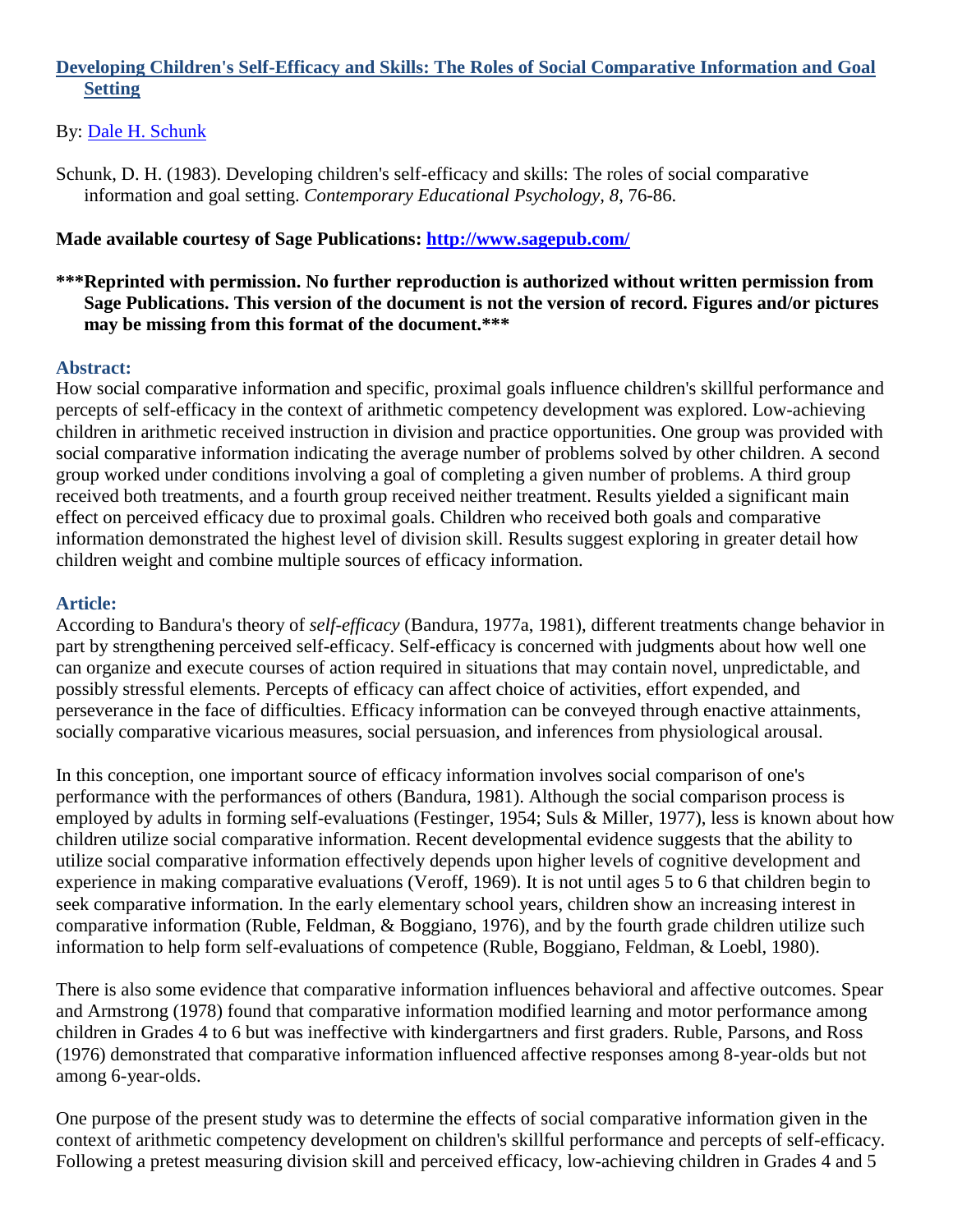received instruction in division and opportunities to solve problems over two training sessions. Half of the sample received social comparative information indicating the average number of problems that other similar children solved during each training session. The rest of the children received no comparative information.

It was expected that social comparative information would enhance skillful performance and percepts of efficacy. Social comparative information constitutes a vicarious source of efficacy information (Bandura, 1981). Telling children how similar others perform at the task should promote a sense of efficaciousness for success. Children are likely to think that if other children could work a certain number of problems they can as well. Thus, the negative discrepancy between children's present performance level and the comparative level should motivate them and promote a sustained effort toward improvement (Masters, 1971). Children's initial sense of efficacy should be subsequently validated as they observe their actual progress in solving problems during training. In turn, heightened percepts of efficacy help sustain task involvement and lead to greater skill development.

These considerations bear some similarity to the literature concerning the effects of goal-setting procedures on performance and perceived efficacy. Goal setting represents a form of self-motivation in which persons compare present performances with internal standards. The anticipated satisfaction of attaining a goal leads to sustained involvement until performances match or exceed standards (Bandura, 1977b).

It is certain properties of goals, however, and not the goals themselves, that result in heightened motivation (Latham & Yukl, 1975; Locke, 1968). Important goal properties are specificity, difficulty level, and proximity. Goals that incorporate specific standards of performance are more likely to activate self-motivation and lead to higher performance than are vague goals ("Do your best") or no goals (Locke, 1968; Locke, Shaw, Saari, & Latham, 1981). Assuming that individuals have sufficient ability to accomplish the goal, there is much evidence demonstrating a positive and linear relationship between goal difficulty level and task performance (Locke *et al.,* 1981).

A third important goal property is proximity (Bandura, 1977b; Schunk & Gaa, 1981). Goals that are close at hand and that can be achieved rapidly result in greater motivation directed toward attainment and a higher level of performance than goals that project into the future (Bandura & Simon, 1977). Because distant goals are subject to many influences occurring more immediately, persons often forego or delay action on them (Bandura, 1977b).

Proximal goals can also enhance percepts of efficacy (Bandura & Schunk, 1981). It is easy to gauge progress against an immediate goal, and knowledge that one is making progress facilitates development of perceived efficacy. This should be especially important for young children whose cognitive limitations may preclude meaningful representation of distant outcomes in thought. Bandura and Schunk (1981) found that children who pursued proximal goals during a subtraction competency development program demonstrated higher arithmetic skills and percepts of efficacy compared with children provided with distant goals or no explicit goals.

A second purpose of the present study was to determine the effects of specific, proximal goals on children's division performance and percepts of efficacy. An adult proctor suggested to half of the children in each social comparison condition a goal of completing a certain number of problems during each training session. The number of problems suggested was identical to that indicated by the comparative information. Suggesting goals to children was also expected to enhance their task motivation and lead to higher levels of skillful performance and perceived efficacy.

There was no clear theoretical rationale for postulating differential effectiveness of either comparative information or goals on children's level of division performance and perceived efficacy. Thus, it was hypothesized that children receiving only comparative information and those receiving only goals would not differ from one another in their achievement outcomes but that each group would outperform children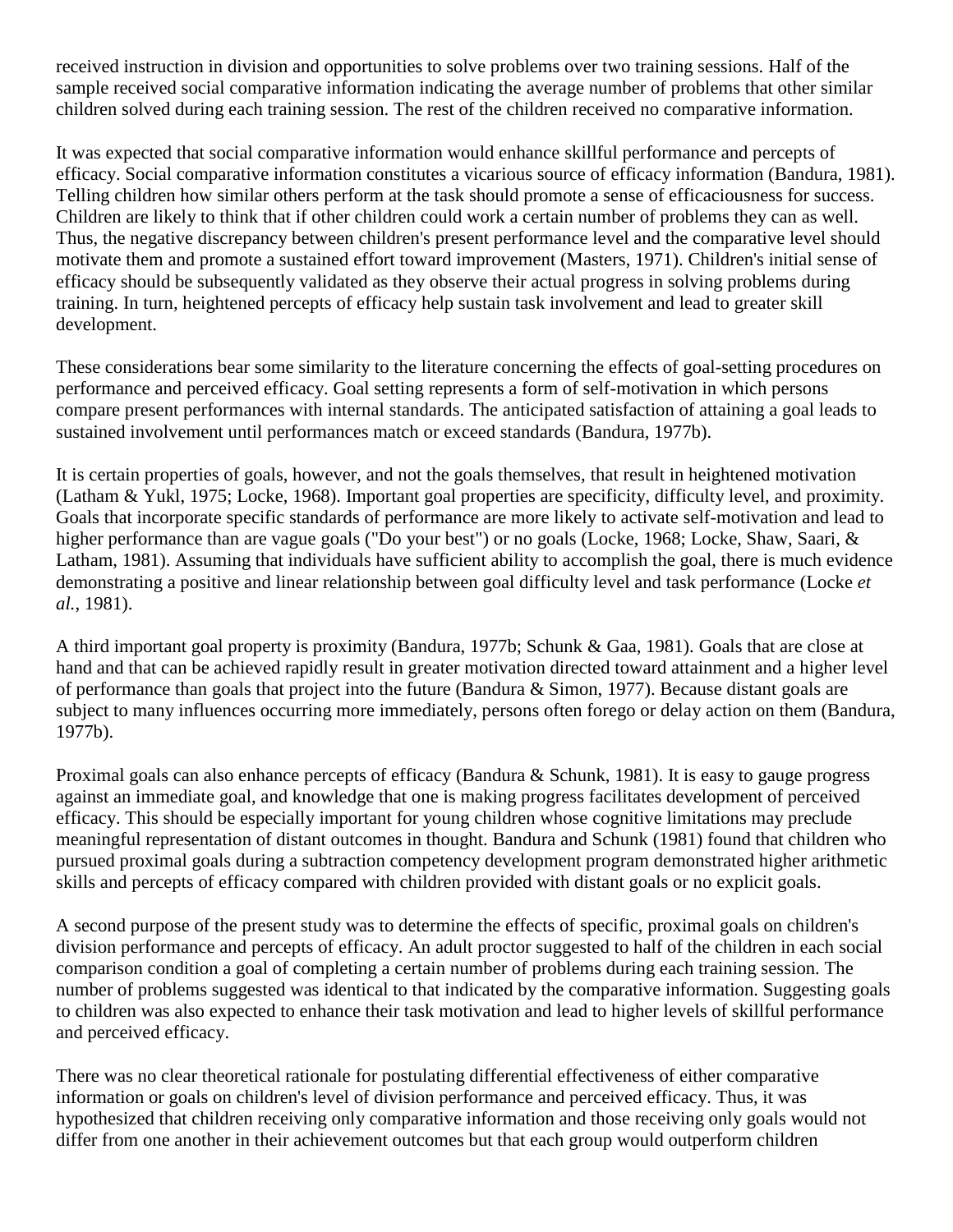receiving neither treatment. Children who received both comparative information and goals were also expected to outperform those receiving neither; however, no hypothesis was advanced to the effect that the combined treatment would be more effective than either treatment alone. According to Bandura (1981), little is known about how children weight and combine efficacy information from multiple sources.

# **METHOD**

#### *Subjects*

The sample consisted of 40 children in Grades 4 and 5 drawn from three elementary schools. Subjects ranged in age from 9 years, 8 months to 12 years, 4 months *(M* = 10.8 years). The 22 males and 18 females represented different socioeconomic backgrounds but were predominantly middle class. Because this study focused on processes whereby skills could be developed when they were initially lacking, teachers were shown the division skill test and identified children who they felt could not solve correctly more than about 30% of the problems. These children were individually administered the pretest by one of three adult, female testers.

## *Pretest*

**Self-efficacy judgments.** Children's percepts of self-efficacy for solving problems were measured following procedures developed earlier (Bandura & Schunk, 1981; Schunk, 1981, 1982). The efficacy scale ranged from 10 to 100 in 10-unit intervals from high uncertainty (10) through intermediate values (50-60) to complete certitude (100). Children initially received practice with the efficacy assessment by judging their certainty of being able to jump progressively longer distances ranging from a few inches to several yards. Through this practice, children learned the meaning of the scale's direction and numerical values.

Children were then shown 14 sample pairs of division problems for about 2 sec each, which allowed assessment of problem difficulty but not actual solutions. The two problems constituting each pair were similar in form and in operations required, and corresponded to one problem on the ensuing skill test although they were not identical. For each pair, children privately judged their certainty of being able to solve correctly the type of problem depicted by circling an efficacy value. Children were judging their capability to solve types of problems and not whether they could solve any particular problem. Efficacy scores were summed across all 14 judgments and averaged.

**Division skill test.** Children received the skill test immediately after the efficacy assessment. This test consisted of 14 division problems ranging from 1 to 3 digits in the divisor and 2 to 5 digits in the dividend. Half of these problems were similar in form and operations required to some of the problems children solved during the subsequent training sessions, whereas the remaining problems were more complex. For example, children had to "bring down" numbers only once or twice per problem during training, whereas some skill-test problems required bringing down 3 numbers. The measure of skill was the number of problems that children solved correctly.

The tester presented the problems one at a time and verbally instructed children to place the page on a completed stack when they were through solving it or chose not to work it any longer. Children were given no performance feedback. The tester also recorded the time children spent on each problem. These persistence scores were summed across problems and averaged.

## *Training Procedure*

Children were randomly assigned within sex and grade to one of four treatment groups (*n =* 10) according to a 2 (Comparative Information)  $\times$  2 (Goals) factorial design. On two consecutive school days, all children received 45-min training sessions, during which they worked on two training packets. These sessions followed a similar format except that the first session covered problems with 1-digit divisors whereas the second session was devoted to 2-digit divisors. The first page in each packet contained a step-by-step worked example that included bringing down one number. The second page contained a practice problem. The next several pages contained 2 or 3 problems per page to solve. Sufficient problems were included so that children could not complete all of them during the session.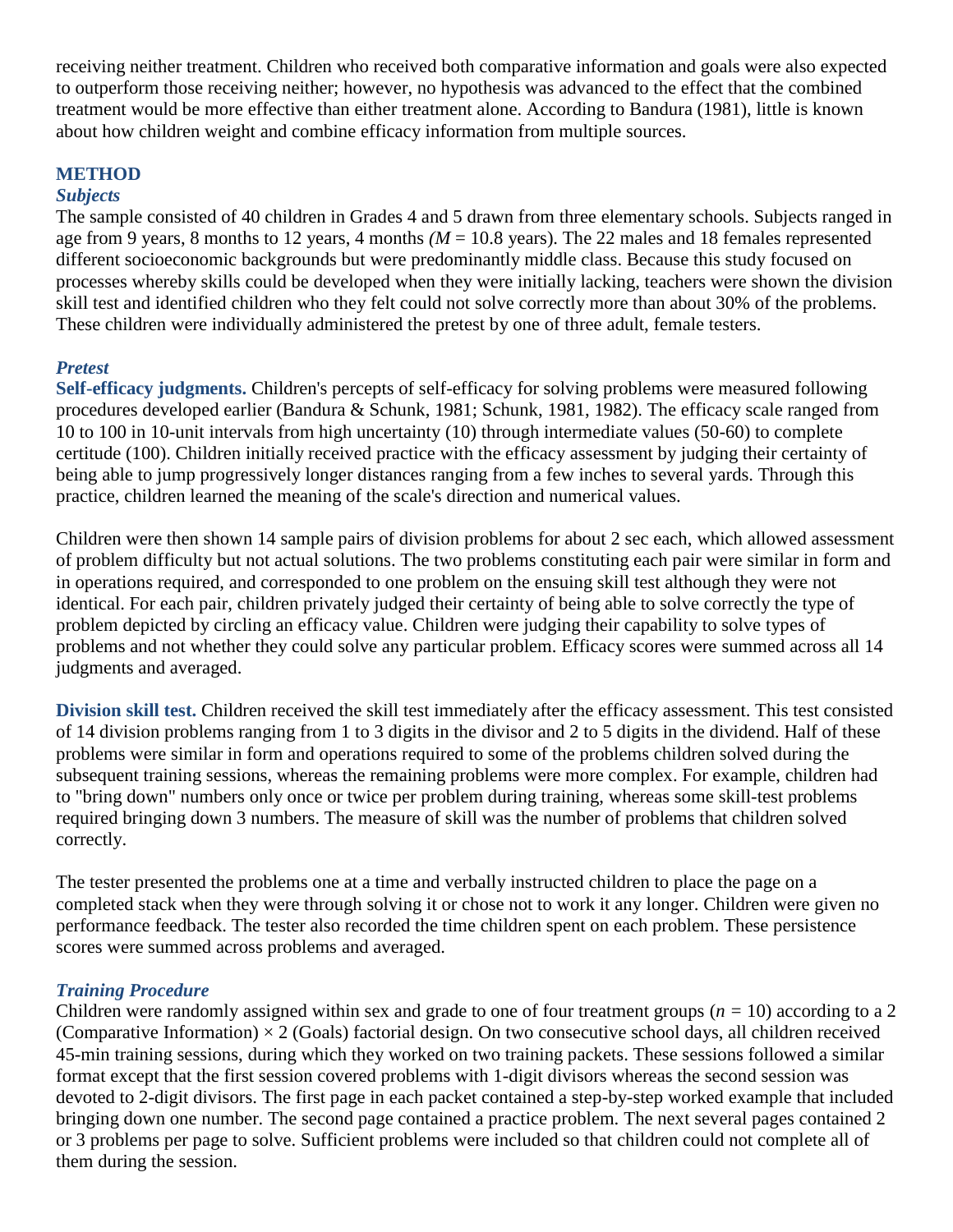Children were brought individually to a large room by an adult proctor and were seated at sufficient distances from one another to preclude visual and auditory contact. The proctor reviewed the explanatory page by pointing to the operations while reading from a narrative. If children indicated a lack of understanding, the proctor reread the relevant narrative but did not supplement it. Children then worked the practice problem, after which the proctor gave the treatment instructions appropriate to each child's experimental assignment. The proctor stressed the importance of children working problems carefully, and departed to an out-of-sight location. Children solved problems alone during training and received no performance feedback. Children maintained a tally sheet and recorded a mark after completing each problem. Thus, a record of their progress was continuously available.

# *Treatment Conditions*

**Comparative information only.** At the start of the first training session, the proc-tor explained that she had worked with many other children and that half finished at least 25 problems. The 50% completion rate was chosen to foster self-motivation by presenting the task as challenging but attainable. The proctor reiterated these instructions prior to the second session except that she indicated 16 problems. These numbers of problems were arrived at through pilot testing with a group of children comparable to the present sample, and represented the average number of problems they completed during 45-min periods when advised only to work productively.

**Goals only.** The proctor suggested at the start of the first session that these children might want to decide to work at least 25 problems during the period. The proctor then asked children if that sounded reasonable. At the beginning of the second session, the proctor suggested a goal of 16 problems, and asked if that appeared reasonable. No child expressed concern over the goals. The goal instructions were offered suggestively so that the actual goal decision was left to the children, which was expected to increase self-involvement and goal commitment (Bandura & Schunk, 1981).

**Comparative information + goals (combined).** These children were given both sets of treatment instructions. The proctor initially gave goal-setting instructions, followed by social comparative information.

**Training control.** These children received the training packets but neither set of treatment instructions. This group controlled for the effects of receiving training.

# *Post-test*

The post-test was administered 1 or 2 days after the second training session. The instruments and procedures were similar to those of the pretest except that a parallel form of the skill test was employed to eliminate possible problem familiarity. The parallel form was developed in conjunction with previous research (Schunk, Note 1), in which the two forms were administered in counterbalanced order to a sample comparable to the present one and children's scores on the two forms were highly correlated,  $r(13) = .86$ ,  $p < .01$ . For any given child, the same tester administered both the pre- and post-tests, had not served as the child's training proctor, and was blind to the child's experimental assignment. All tests were scored by an adult who was unaware of children's experimental assignments.

## **RESULTS**

Pre- and post-test means and standard deviations by experimental condition are presented in Table 1. Preliminary analyses of variance revealed no significant differences due to tester, school, grade level, or sex of child on any pre- or post-test measure nor any significant interactions. The data were therefore pooled across these variables. There also were no significant differences between experimental conditions on any pretest measure. Separate 2 (Comparative Information)  $\times$  2 (Goals) analyses of covariance were performed on each post-test measure using the appropriate pretest measure as the covariate. Significant results were further analyzed using the Newman— Keuls multiple comparison test (Kirk, 1968).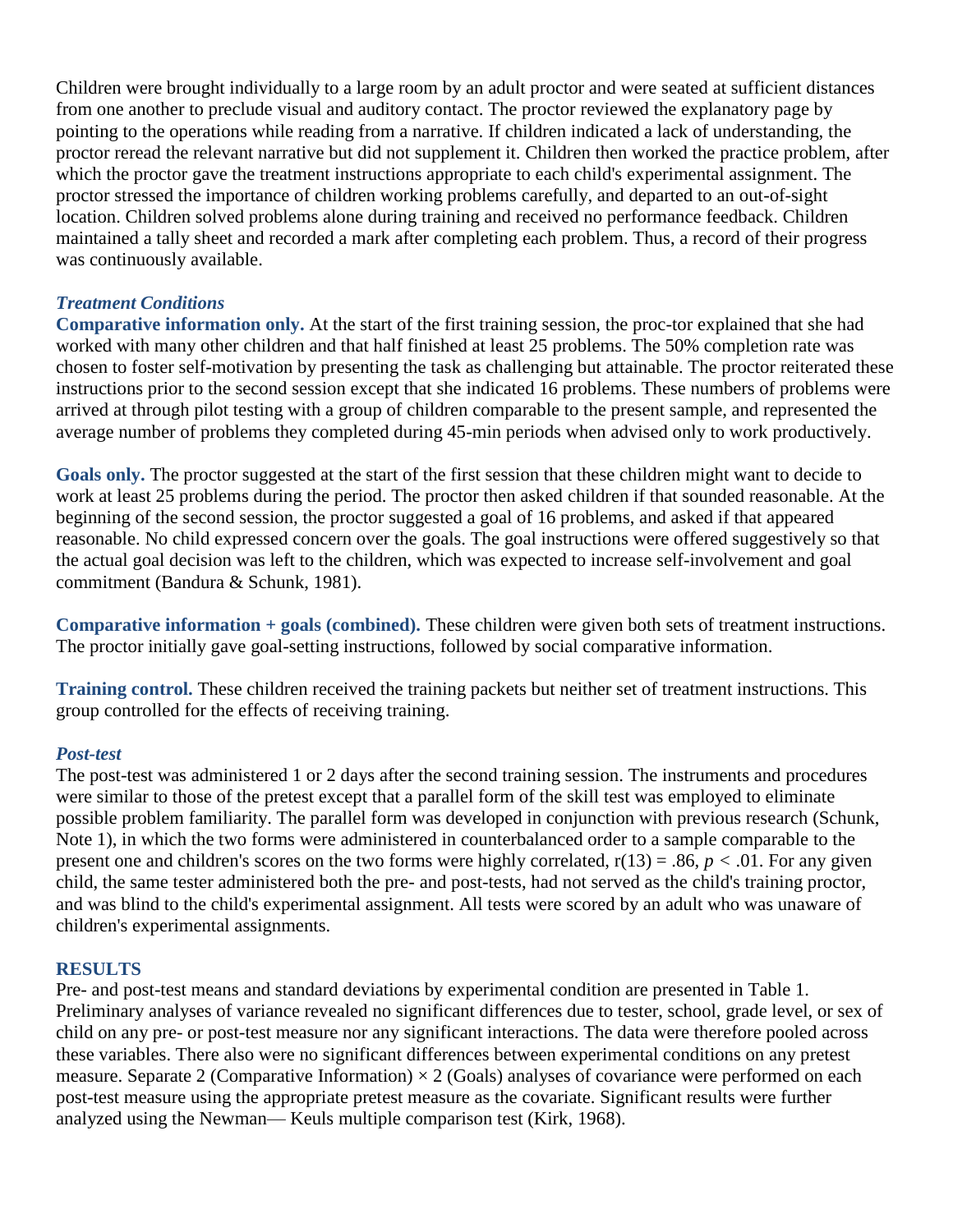The use of analysis of covariance necessitated demonstration of slope homogeneity across treatment groups (Kerlinger & Pedhazur, 1973). Tests of slope differences for each measure were made by comparing a linear model that allowed separate slopes for the four treatment groups against one that had only one slope parameter for estimating the pretest—post-test relationship pooled across the four treatments. These analyses found the assumption of homogeneity of slopes across treatments to be tenable.

| Measure                                        | Phase     | Experimental condition |               |                          |                     |
|------------------------------------------------|-----------|------------------------|---------------|--------------------------|---------------------|
|                                                |           | Information<br>Only    | Goals<br>Only | Information<br>and Goals | Training<br>Control |
| $S$ kill <sup>a</sup>                          | Pretest   | 3.4(1.9)               | 3.4(2.2)      | 4.4(2.2)                 | 4.0(1.9)            |
|                                                | Post-test | 5.2(2.3)               | 4.0(2.3)      | 9.5(2.2)                 | 6.2(3.4)            |
| Persistence <sup>b</sup>                       | Pretest   | 43.1 (24.4)            | 40.8 (22.6)   | 64.8(38.0)               | 58.0 (42.3)         |
|                                                | Post-test | 65.5(22.3)             | 81.2 (44.4)   | 68.3(29.8)               | 94.1 (31.4)         |
| Self-                                          | Pretest   | 45.6 (9.7)             | 54.1 (19.0)   | 54.5 (21.0)              | 53.6 (18.9)         |
| Efficacy <sup>c</sup>                          | Post-test | 59.0 (14.1)            | 74.2 (16.0)   | 79.4 (19.4)              | 65.5(22.4)          |
| Training<br>progress <sup><math>d</math></sup> | Total     | 37.4(5.9)              | 36.2(6.5)     | 44.0(2.6)                | 33.9 (12.8)         |

| ropes across treatments to be tendere.             |  |  |  |  |  |  |  |
|----------------------------------------------------|--|--|--|--|--|--|--|
| TABLE 1                                            |  |  |  |  |  |  |  |
| PRE- AND POST-TEST MEANS (AND STANDARD DEVIATIONS) |  |  |  |  |  |  |  |

*Note*.  $N = 40$ ;  $n = 10$ .

<sup>*a*</sup> Number of correct solutions on 14 problems.

<sup>b</sup> Average number of seconds per problem.

 $\textdegree$  Average judgment per problem; range of scale, 10 (low) – 100.

 $d$  Number of problems worked.

For the measure of division skill, analysis of covariance yielded a significant main effect for Comparative Information,  $F(1,35) = 8.12$ ,  $p < .01$ , as well as a significant Comparative Information  $\times$  Goals interaction,  $F(1,35) = 11.87$ ,  $p < .01$ . Post hoc comparisons revealed that the combined condition exhibited significantly *(p <* .01) higher division skill than the other conditions, which did not differ significantly.

Analysis of covariance yielded no significant main effects nor a significant interaction for the persistence measure. This measure apparently reflects factors not addressed in this study. One possibility is work-rate preference. Some children may prefer to work slowly, whereas others generally work more rapidly.

Analysis of self-efficacy judgments revealed a significant main effect for Goals, F(1,35) = 4.67, *p <* .05. Post hoc comparisons showed that children who received both goals and comparative information judged efficacy significantly  $(p < .05)$  higher than children who received only comparative information and subjects in the training control group. Children who received only goals also judged efficacy significantly *(p <* .05) higher than subjects who were given only comparative information.

To investigate whether experimental treatments differentially affected training progress, analysis of variance procedures were applied to the number of problems children worked during the training sessions. A significant main effect for Comparative Information was obtained,  $F(1,36) = 4.55$ ,  $p < .05$ . Post hoc comparisons revealed that children in the combined condition worked significantly  $(p < .05)$  more problems than subjects in the Goals Only and Training Control groups. A similar pattern was obtained when ANOVA procedures were applied to the number of problems children solved correctly.

## **DISCUSSION**

Results of the present study indicate that providing children with specific, proximal goals, along with social comparative information indicating that the goals represent average attainment by other similar children, constitutes an effective means of fostering skill development and perceived efficacy for solving problems. One explanation for these results is as follows: Although providing goals to children should have had motivational effects, the goals themselves conveyed nothing about how difficult they were to attain. The comparative information indicated that the goals represented average achievement by similar others; by implication, this information conveyed that the goals were attainable. The perception of attainability among these children may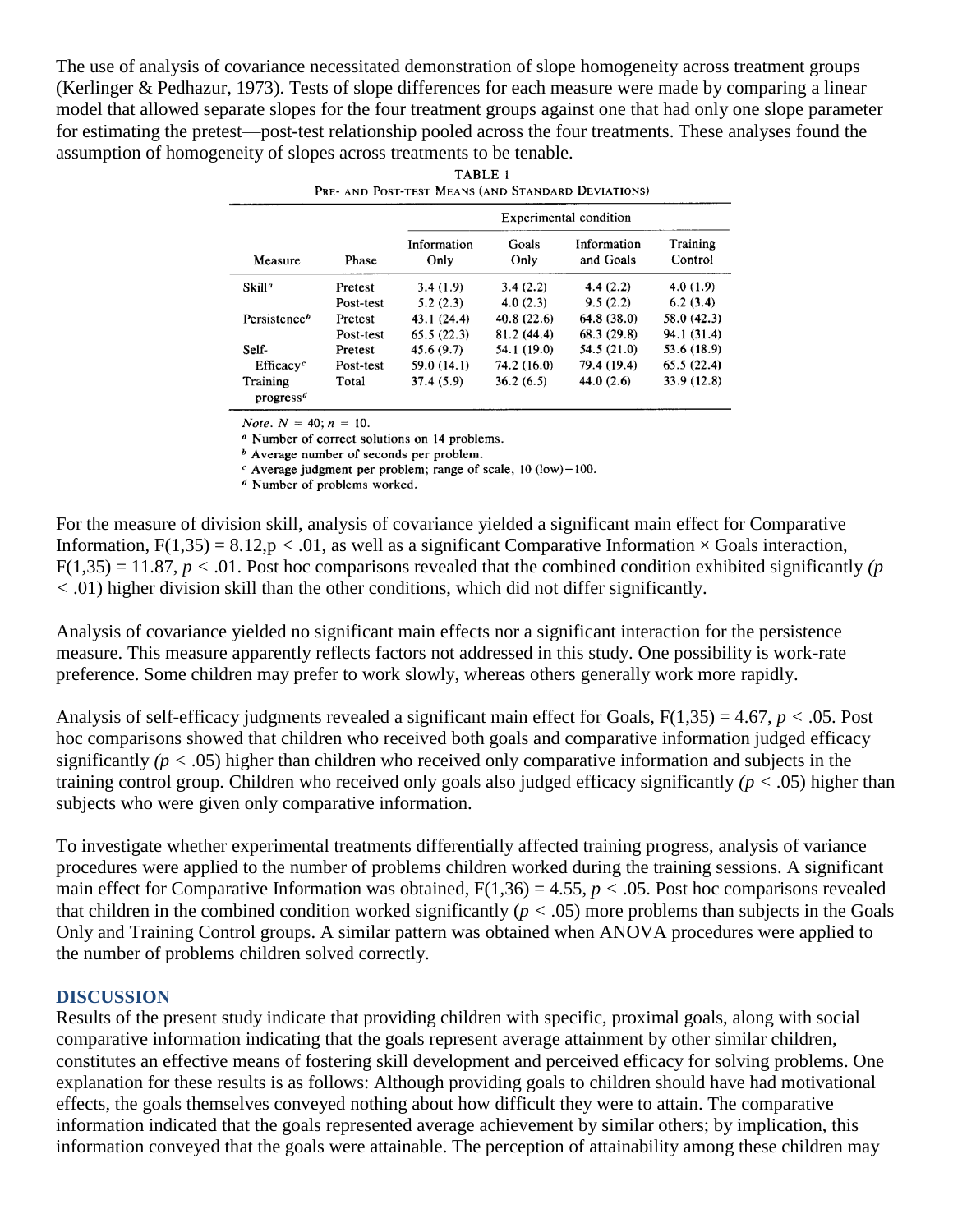have produced high expectations of success. Persons are more apt to accept goals when they hold high, as opposed to low, expectations of attaining them (Mento, Cartledge, & Locke, 1980). A greater degree of goal acceptance leads to higher task performance (Locke *et al.,* 1981). As children observe their progress during training, they develop a heightened sense of efficacy for solving problems. In turn, a strong sense of efficacy helps foster task progress and skill development.

In contrast, providing children with only goals did not lead to the same level of task progress or skill development. In the absence of comparative information, these children were on their own to determine the difficulty of goal attainment. Given that they were low arithmetic achievers who had experienced difficulty with division in their regular classrooms, they may have believed that the goals were highly difficult to attain, despite their expressed lack of concern over the goals. In the absence of requisite ability, high-difficulty goals do not boost performance (Locke *et al.,* 1981).

Yet, these children developed percepts of efficacy as high as those of children who received both goals and comparative information. To the extent that children who received only goals perceived them as highly difficult, they may have been overly swayed by their modest training successes and therefore felt more efficacious than their skill levels warranted. It is even possible that these children mistakingly assumed that goal attainment was synonymous with task mastery. Thus, even training accomplishments that only approximated the goals would have inflated percepts of efficacy. This explanation is only suggestive, since the present study did not investigate how children actually perceived the goals. Assessing these self-perceptions would have required some questioning of children following training. Such questioning would have provided these children with an additional source of efficacy information not found in the no-goal conditions. Future research might examine how children process goal information and how self-perceptions affect self-motivation and perceived efficacy.

Children who received only comparative information demonstrated as high a level of training progress as children who were given both goals and comparative information, but a lower level of skillful performance and perceived efficacy on the post-test. The comparative information apparently exerted some of its hypothesized motivational effects during training. But a high level of training progress does not imply that children who received only comparative information adopted it as a personal goal. Compared with children who were given both goals and comparative information, those who received only comparative information may have been less committed to attaining the comparative performance level, which would have contributed to a lower sense of efficacy; therefore, even approximations to this level during training might not have strengthened their sense of efficacy to the same degree. A lower sense of efficacy on entering the post-test would be expected to manifest itself in a lower level of division performance (Bandura, 1981).

The present findings support the idea that judgments of self-efficacy are not mere reflections of past performance (Bandura, 1981). These results are consistent with previous research in the area of achievement behavior (Bandura & Schunk, 1981; Schunk, 1981, 1982). In the present study, children who received only goals demonstrated a lower level of training progress than did children who were given both goals and comparative information, but both groups judged perceived efficacy equally high on the post-test.

Such findings are not surprising, since judgments of personal capabilities derived from one's performance vary depending on the weight placed on personal and situational factors that affect how one performs (Bandura, 1981). In forming efficacy judgments, persons weight the relative contribution of ability and nonability factors, such as perceived task difficulty, effort expended, amount of external aid received, situational circumstances under which the performance occurs, and temporal pattern of successes and failures. Evaluative standards that performances are appraised against constitute an additional influence on efficacy appraisals.

One idea for future research might be to compare the effects of self-set goals with those of other-set goals on children's level of skillful performance and perceived efficacy. Sagotsky, Patterson, and Lepper (1978) suggest that the effectiveness of goal-setting procedures might be enhanced if children are first trained on how to set challenging but attainable goals. Further, persons who are low in need for achievement, and who therefore may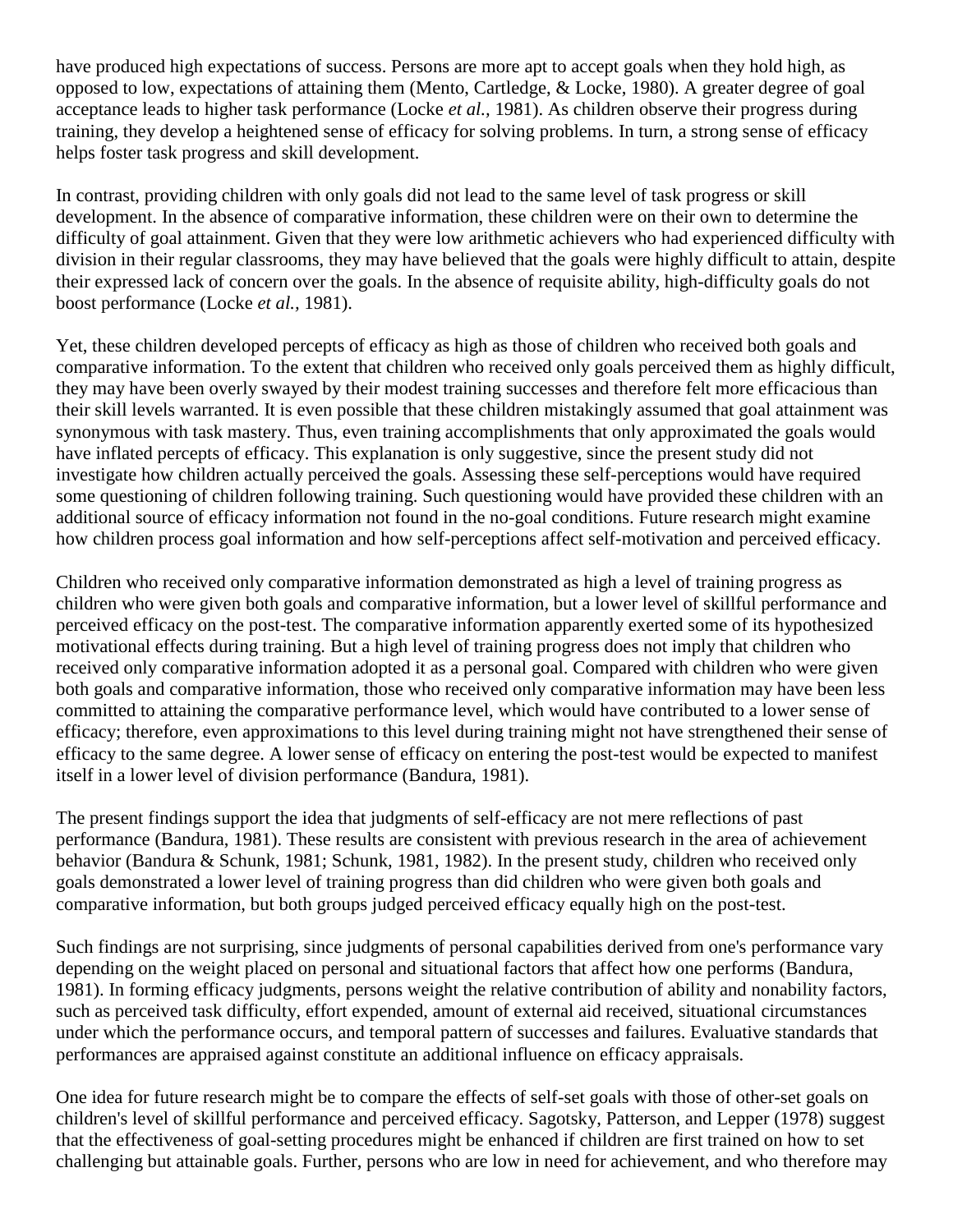hold low expectancies for success, may perform better when they participate in the goal-setting process than when goals are externally supplied (Locke *et al.,* 1981; Steers, 1975). Research shows that self-set goals foster school achievement over regular classroom instruction (Gaa, 1973, 1979). These considerations indicate that training low-achieving children to set realistic performance goals might prove highly effective in developing skills and percepts of efficacy.

Future research also should explore in detail how children weight and combine sources of efficacy information. Although research in this area is lacking, Bandura (1981) believes that the development of perceived efficacy is influenced by common judgmental processes. In one potentially useful approach (Diener & Dweck, 1978), children verbalized as they solved problems. These verbalizations were recorded and categorized, such as representing useful task strategies, attributions, self-instructions, and affective statements. This type of experimental paradigm could identify how children form achievement-related beliefs from multiple sources, such as goals and comparative information, and how these beliefs relate to efficacy development.

# **Note:**

1. SCHUNK, D. H. *Verbal self-regulation as a facilitator of children's achievement and self-efficacy.*  Manuscript submitted for publication, 1982.

# **REFERENCES**

BANDURA, A. Self-efficacy: Toward a unifying theory of behavioral change. *Psychological Review,* 1977, 84, 191-215. (a)

BANDURA, A. *Social learning theory.* Englewood Cliffs, N.J.: Prentice—Hall, 1977. (b) BANDURA, A. Selfreferent thought: A developmental analysis of self-efficacy. In J. H. Flavell & L. Ross (Eds.), *Social cognitive development: Frontiers and possible futures.* Cambridge: Cambridge Univ. Press, 1981.

BANDURA, A., & SCHUNK, D. H. Cultivating competence, self-efficacy, and intrinsic interest through proximal self-motivation. *Journal of Personality and Social Psychology,* 1981, 41, 586-598.

BANDURA, A., & SIMON, K. M. The role of proximal intentions in self-regulation of refractory behavior. *Cognitive Therapy and Research,* 1977, 1, 177-193.

DIENER, C. I., & DWECK, C. S. An analysis of learned helplessness: Continuous changes in performance, strategy, and achievement cognitions following failure. *Journal of Personality and Social Psychology,* 1978, 36, 451-462.

FESTINGER, L. A theory of social comparison processes. *Human Relations,* 1954, 7, 117-140. GAA, J. P. Effects of individual goal-setting conferences on achievement, attitudes, and goal-setting behavior. *Journal of Experimental Education,* 1973, 42, 22-28.

GAA, J. P. The effects of individual goal-setting conferences on academic achievement and modification of locus of control orientation. *Psychology in the Schools,* 1979, 16, 591-597.

KERLINGER, F. N., & PEDHAZUR, E. J. *Multiple regression in behavioral research.* New York: Holt, Rinehart & Winston, 1973.

KIRK, R. E. *Experimental design: Procedures for the behavioral sciences.* Belmont, Calif.: Brooks/Cole, 1968. LATHAM, G. P., & YUKL, G. A. A review of research on the application of goal setting in organizations. *Academy of Management Journal,* 1975, 18, 824-845.

LOCKE, E. A. Toward a theory of task motivation and incentives. *Organizational Behavior and Human Performance,* 1968, 3, 157-189.

LOCKE, E. A., SHAW, K. N., SAARI, L. M., & LATHAM, G. P. Goal setting and task performance: 1969- 1980. *Psychological Bulletin,* 1981, 90, 125-152.

MASTERS, J. C. Social comparison by young children. *Young Children,* 1971, 27, 37-60. MENTO, A. J., CARTLEDGE, N. D., & LOCKE, E. A. Maryland vs. Michigan vs. Minnesota: Another look at the relationship of expectancy and goal difficulty to task performance. *Organizational Behavior and Human Performance,*  1980, 25, 419-440.

RUBLE, D. N., BOGGIANO, A. K., FELDMAN, N. S., & LOEBL, J. H. Developmental analysis of the role of social comparison in self-evaluation. *Developmental Psychology,* 1980, 16, 105-115.